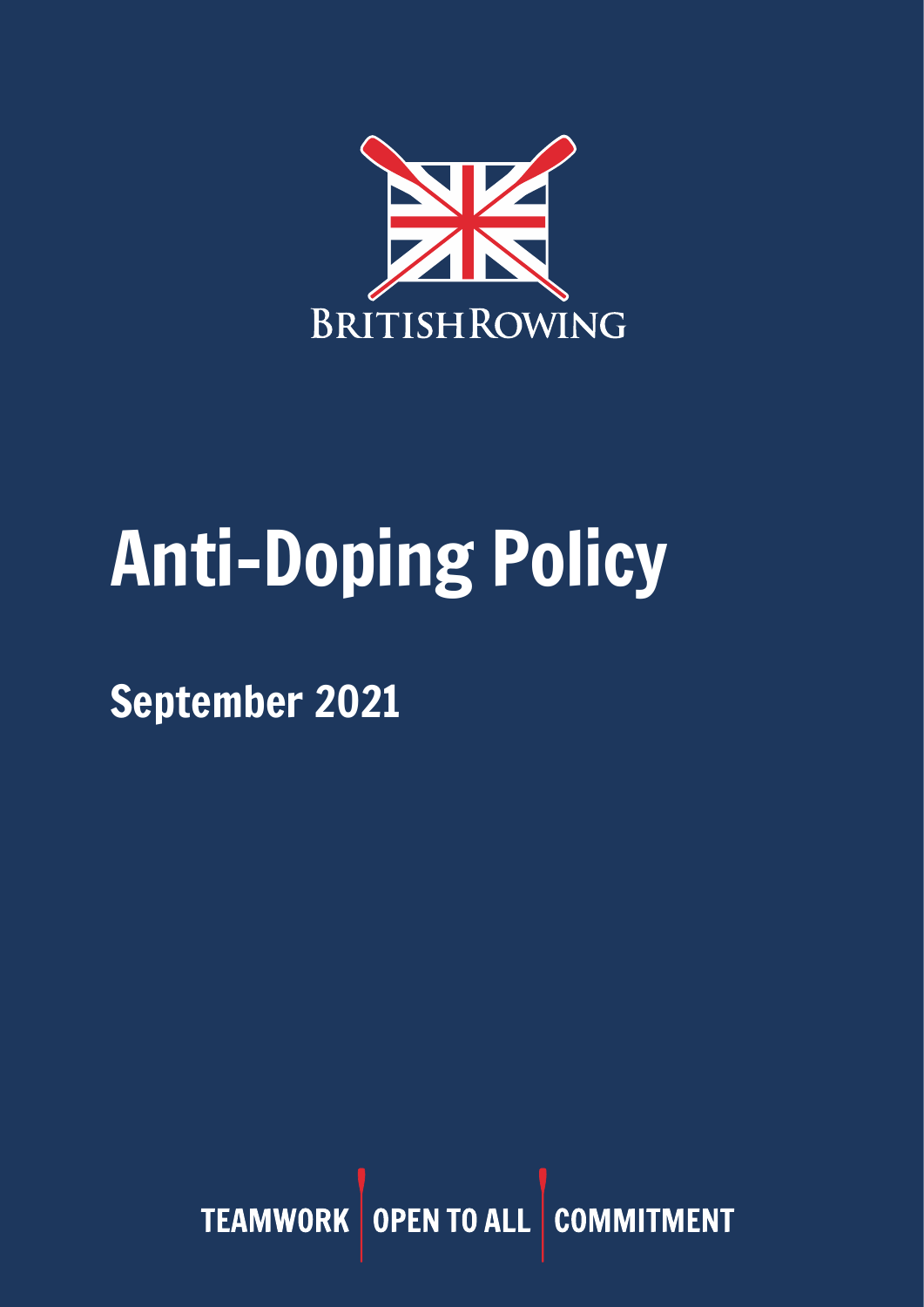

## Definitions

| <b>Athlete</b>        | Any Person (including any Recreational Athlete) who competes at any<br>level in the sport under the jurisdiction of British Rowing. For purposes<br>of Article 2.8 and Article 2.9 of the UK Anti-Doping Rules, an Athlete is<br>any Person (including any Recreational Athlete) who participates at any<br>level in any sport under the authority of any Signatory, government or<br>other sports organisation accepting the Code. |
|-----------------------|-------------------------------------------------------------------------------------------------------------------------------------------------------------------------------------------------------------------------------------------------------------------------------------------------------------------------------------------------------------------------------------------------------------------------------------|
| Coach                 | Any coach working with an Athlete participating in or preparing for<br>sports competition.                                                                                                                                                                                                                                                                                                                                          |
| <b>Athlete</b>        |                                                                                                                                                                                                                                                                                                                                                                                                                                     |
| <b>Support Person</b> | Any team manager, team support staff (sport scientist, doctor,<br>physiotherapist, S&C coach etc.), agent, official, parent or any other<br>Person working with, treating or assisting an Athlete participating in or<br>preparing for sports competition.                                                                                                                                                                          |
| <b>Participant</b>    | Any Rower or Athlete Support Person.                                                                                                                                                                                                                                                                                                                                                                                                |
| Person                | A natural Person or an organisation or other entity.                                                                                                                                                                                                                                                                                                                                                                                |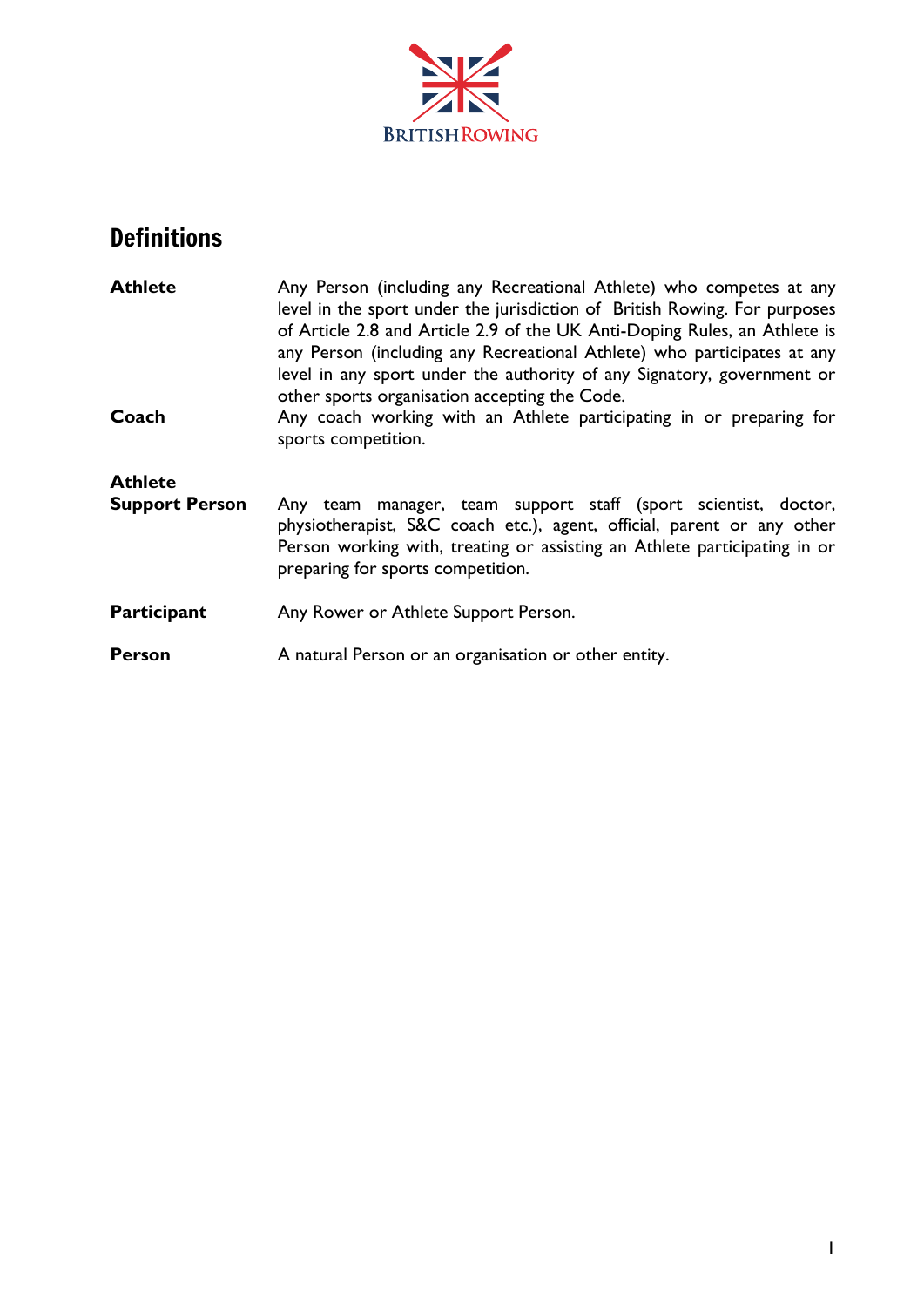## Anti-Doping Policy

- 1.0 The anti-doping rules of British Rowing are the UK Anti-Doping Rules published by UK Anti-Doping Limited (or its successor), as amended from time to time. Such rules shall take effect and be construed as rules of British Rowing. In becoming a member of British Rowing, all members agree to comply with the rules of British Rowing which includes agreement not to engage in any doping related activity. The UK Anti-Doping Rules can be found at <https://www.ukad.org.uk/anti-doping-rules>
- 2.0 UK Anti-Doping (UKAD) is responsible for the implementation and management of the UK's National Anti-Doping Policy and their mission is to protect the right of athletes to compete in clean sport. UKAD ensure sports bodies comply with the World Anti-Doping Code by working with sports bodies to deliver education and information, carry out testing, undertake intelligence management and prosecute anti-doping rule violations.
- 3.0 British Rowing in collaboration with UKAD support all members in understanding their responsibilities through the provision of Clean Sport education and information.
- 4.0 The UK Anti-Doping rules shall apply to and shall bind all Athletes, Athlete Support Personnel and other Persons under the jurisdiction of British Rowing. Those to whom these Rules apply include:
	- 4.1 All athletes, coaches and athlete support personnel and other persons who are members of British Rowing and/or other affiliated organisations;
	- 4.2 All athletes, coach, athlete support personnel and other persons participating in such capacity in events, competitions and other activities organised, convened, authorised or recognised by British Rowing;
	- 4.3 All coaches, athlete support personnel and other persons working with, treating or assisting an athlete participating in a professional or sport capacity;
	- 4.4 All athletes, coaches, athlete support persons and other persons taking part in rowing with any of the home nations (including any clubs, teams, associations or leagues); and
	- 4.5 Any other athlete, coach, athlete support personnel or other person who by virtue of a membership, contractual arrangement or otherwise, is subject to the jurisdiction of British Rowing for purposes of anti-doping, whether or not such person(s) is or are resident in the UK.
- 5.0 Athletes, Coaches, Athlete Support Personnel and other Persons must accept these rules as a condition of participation and shall be bound by them. It is the personal responsibility of each